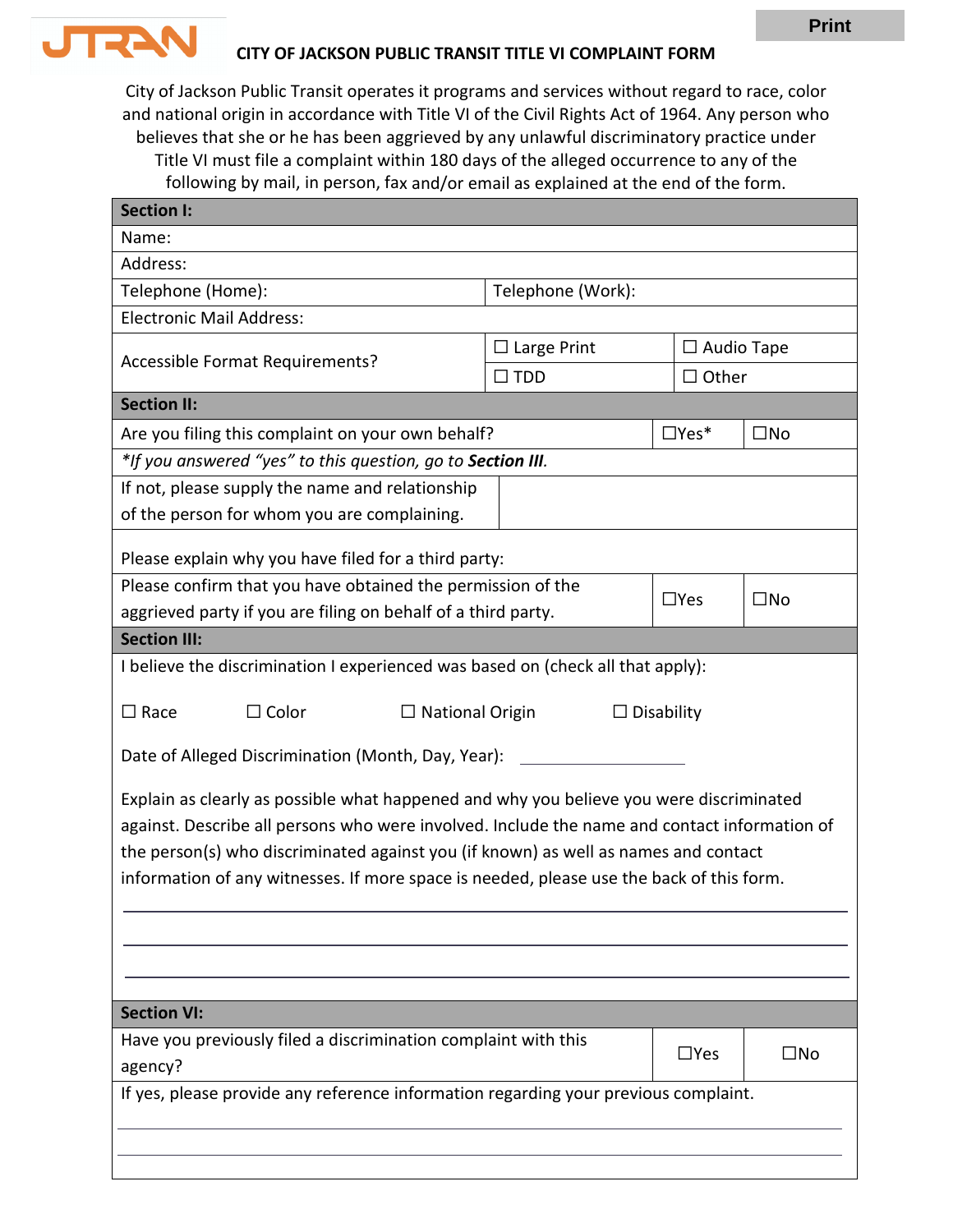| <b>Section V:</b>                                                                                 |  |  |  |  |
|---------------------------------------------------------------------------------------------------|--|--|--|--|
| Have you filed this complaint with any other Federal, State, or local agency, or with any Federal |  |  |  |  |
| or State court?                                                                                   |  |  |  |  |
| $\square$ Yes<br>$\square$ No                                                                     |  |  |  |  |
| If yes, check all that apply:                                                                     |  |  |  |  |
| $\Box$ Federal Agency: ________________________                                                   |  |  |  |  |
|                                                                                                   |  |  |  |  |
|                                                                                                   |  |  |  |  |
| Please provide information about a contact person at the agency/court where the complaint         |  |  |  |  |
| was filed.                                                                                        |  |  |  |  |
| Name:                                                                                             |  |  |  |  |
| Title:                                                                                            |  |  |  |  |
| Agency:                                                                                           |  |  |  |  |
| Address:                                                                                          |  |  |  |  |
| Telephone:                                                                                        |  |  |  |  |
| <b>Section VI:</b>                                                                                |  |  |  |  |
| Name of agency complaint is against:                                                              |  |  |  |  |
| Name of person complaint is against:                                                              |  |  |  |  |
| Title:                                                                                            |  |  |  |  |
| Location:                                                                                         |  |  |  |  |
| Telephone Number (if available):                                                                  |  |  |  |  |

You may attach any written materials or other information that you think is relevant to your complaint. Your signature and date are required below

Signature Date Date

Mail, fax, email or deliver completed form to:

**Mail:** City of Jackson

 Transit Services Division [Attn: Title VI Coordina](mailto:PublicTransit@dutchessny.gov)tor 1785 Highway 80 West, Jackson, MS 39204 Telephone: (601) 326-5417 Fax: (601) 948-3840

- **Online:** [www.jac](mailto:OCR-TitleVI@dot.ny.gov)ksonms.gov/transportation
- **Email:** transit@jacksonms.gov
- Federal Transit Administration, Office of Civil Rights Attention: Title VI Program Coordinator East Building, 5th Floor-TCR, 1200 New Jersey Avenue, SE, Washington DC, 20590

If any transit related information is needed in an alternative language, contact City of Jackson Public Transit Title VI Coordinator at 1785 Highway 80 West, Jackson, MS 39204, fax to: 601-948.3840, call to 601.326.5417 or email to: **transit@jacksonms.gov**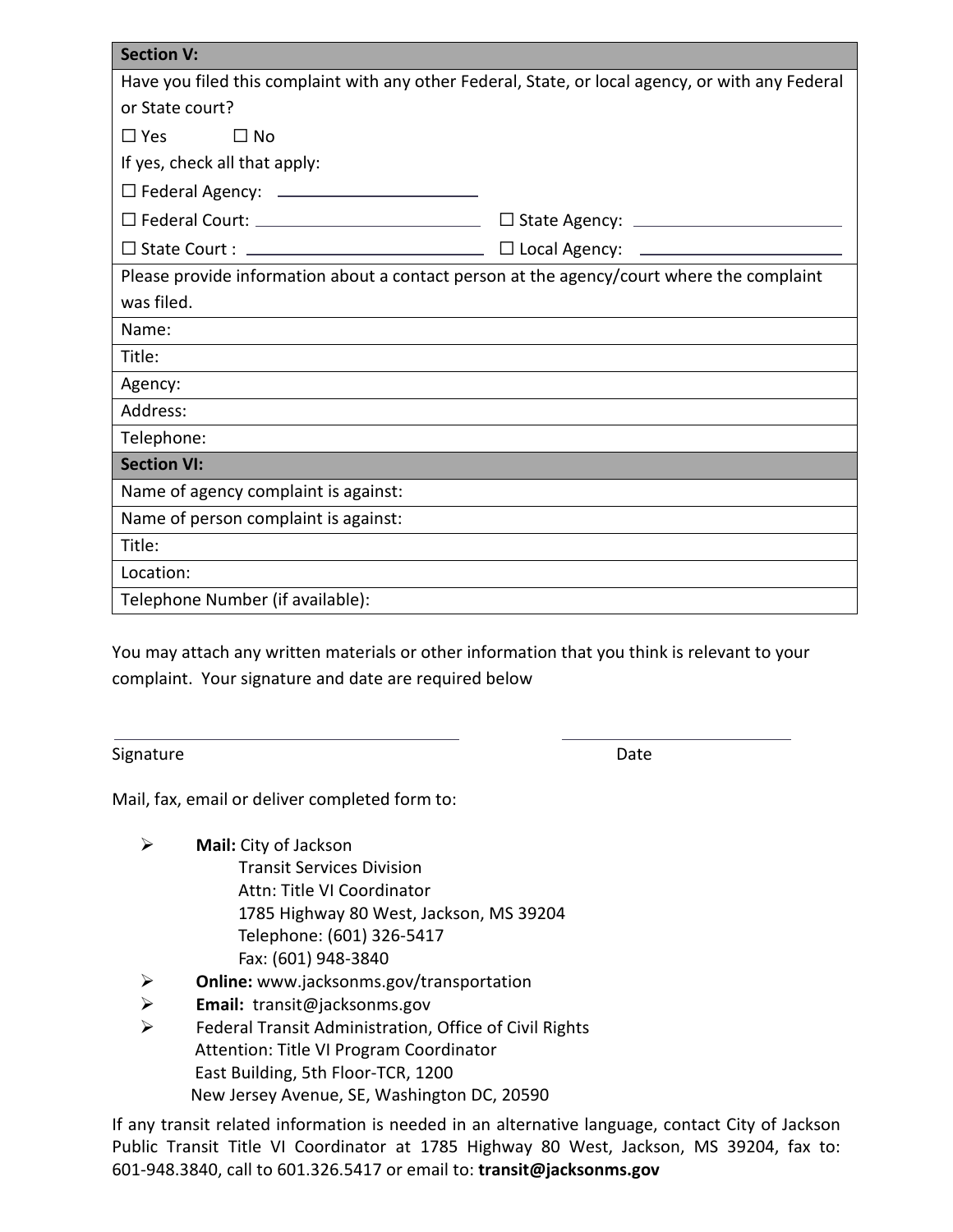

## **CITY OF JACKSON PUBLIC TRANSIT TÍTULO VI FORMULARIO DE QUEJA**

City of Jackson Public Transit opera sus programas y servicios sin distinción de raza, color y origen nacional de acuerdo con el Título VI de la Ley de Derechos Civiles de 1964. Cualquier persona que crea que ha sido perjudicada por alguna práctica discriminatoria ilegal bajo el Título VI debe presentar una queja dentro de los 180 días de la supuesta ocurrencia a cualquiera de los siguientes por correo, en persona, fax y / o correo electrónico como se explica al final del formulario.

| Sección I:                                                                                                                                                                                                                                                                                                                                                                                                  |                                                  |              |              |  |  |
|-------------------------------------------------------------------------------------------------------------------------------------------------------------------------------------------------------------------------------------------------------------------------------------------------------------------------------------------------------------------------------------------------------------|--------------------------------------------------|--------------|--------------|--|--|
| Nombre:                                                                                                                                                                                                                                                                                                                                                                                                     |                                                  |              |              |  |  |
| Teléfono (Casa):                                                                                                                                                                                                                                                                                                                                                                                            |                                                  |              |              |  |  |
| Telephone (Home):                                                                                                                                                                                                                                                                                                                                                                                           | Teléfono (Trabajo):                              |              |              |  |  |
| Dirección de correo electrónico:                                                                                                                                                                                                                                                                                                                                                                            |                                                  |              |              |  |  |
| Requisitos de formato accesible?                                                                                                                                                                                                                                                                                                                                                                            | $\Box$ Impresión grande<br>$\Box$ Cinta de audio |              |              |  |  |
|                                                                                                                                                                                                                                                                                                                                                                                                             | $\Box$ TDD                                       | $\Box$ Otro  |              |  |  |
| <b>Sección II:</b>                                                                                                                                                                                                                                                                                                                                                                                          |                                                  |              |              |  |  |
| ¿Está presentando esta queja en su propio nombre?                                                                                                                                                                                                                                                                                                                                                           | □Sí *<br>$\square$ No                            |              |              |  |  |
| * Si respondió "sí" a esta pregunta, vaya a la Sección III.                                                                                                                                                                                                                                                                                                                                                 |                                                  |              |              |  |  |
| De lo contrario, proporcione el nombre y la                                                                                                                                                                                                                                                                                                                                                                 |                                                  |              |              |  |  |
| relación de la persona por la que se queja.                                                                                                                                                                                                                                                                                                                                                                 |                                                  |              |              |  |  |
| Explique por qué ha solicitado un tercero:                                                                                                                                                                                                                                                                                                                                                                  |                                                  |              |              |  |  |
| Confirme que ha obtenido el permiso de la parte perjudicada si                                                                                                                                                                                                                                                                                                                                              |                                                  |              |              |  |  |
| está presentando una demanda en nombre de un tercero                                                                                                                                                                                                                                                                                                                                                        |                                                  | $\square$ Sí | $\square$ No |  |  |
| <b>Sección III:</b>                                                                                                                                                                                                                                                                                                                                                                                         |                                                  |              |              |  |  |
| Creo que la discriminación que experimenté se basó en (marque todo lo que                                                                                                                                                                                                                                                                                                                                   |                                                  |              |              |  |  |
| corresponda):                                                                                                                                                                                                                                                                                                                                                                                               |                                                  |              |              |  |  |
| □ Raza □ Color □ Origen nacional □ Discapacidad                                                                                                                                                                                                                                                                                                                                                             |                                                  |              |              |  |  |
| Fecha de presunta discriminación (mes, día, año): _____                                                                                                                                                                                                                                                                                                                                                     |                                                  |              |              |  |  |
| Explique con la mayor claridad posible qué sucedió y por qué cree que fue<br>discriminado. Describe a todas las personas que estuvieron involucradas. Incluya el<br>nombre y la información de contacto de la persona (s) que lo discriminó (si lo conoce),<br>así como los nombres y la información de contacto de los testigos. Si necesita más<br>espacio, utilice la parte de atrás de este formulario. |                                                  |              |              |  |  |
| <b>Sección VI:</b>                                                                                                                                                                                                                                                                                                                                                                                          |                                                  |              |              |  |  |
|                                                                                                                                                                                                                                                                                                                                                                                                             |                                                  |              |              |  |  |
| ¿Ha presentado anteriormente una queja por discriminación<br>$\Box$ No<br>con esta agencia?<br>†⊟ऽां                                                                                                                                                                                                                                                                                                        |                                                  |              |              |  |  |
| En caso afirmativo, proporcione cualquier información de referencia con respecto a su                                                                                                                                                                                                                                                                                                                       |                                                  |              |              |  |  |
| queja anterior.                                                                                                                                                                                                                                                                                                                                                                                             |                                                  |              |              |  |  |
|                                                                                                                                                                                                                                                                                                                                                                                                             |                                                  |              |              |  |  |
|                                                                                                                                                                                                                                                                                                                                                                                                             |                                                  |              |              |  |  |
| <b>Sección V:</b>                                                                                                                                                                                                                                                                                                                                                                                           |                                                  |              |              |  |  |
| Have you filed this complaint with any other Federal, State, or local agency, or with any<br>Federal or State court?                                                                                                                                                                                                                                                                                        |                                                  |              |              |  |  |
| $\Box$ No<br>$\square$ Sí                                                                                                                                                                                                                                                                                                                                                                                   |                                                  |              |              |  |  |
| En caso afirmativo, marque todo lo que corresponda: [ Tribunal Federal:                                                                                                                                                                                                                                                                                                                                     |                                                  |              |              |  |  |
| □ Tribunal Federal:                                                                                                                                                                                                                                                                                                                                                                                         | □ Agencia Estatal:                               |              |              |  |  |